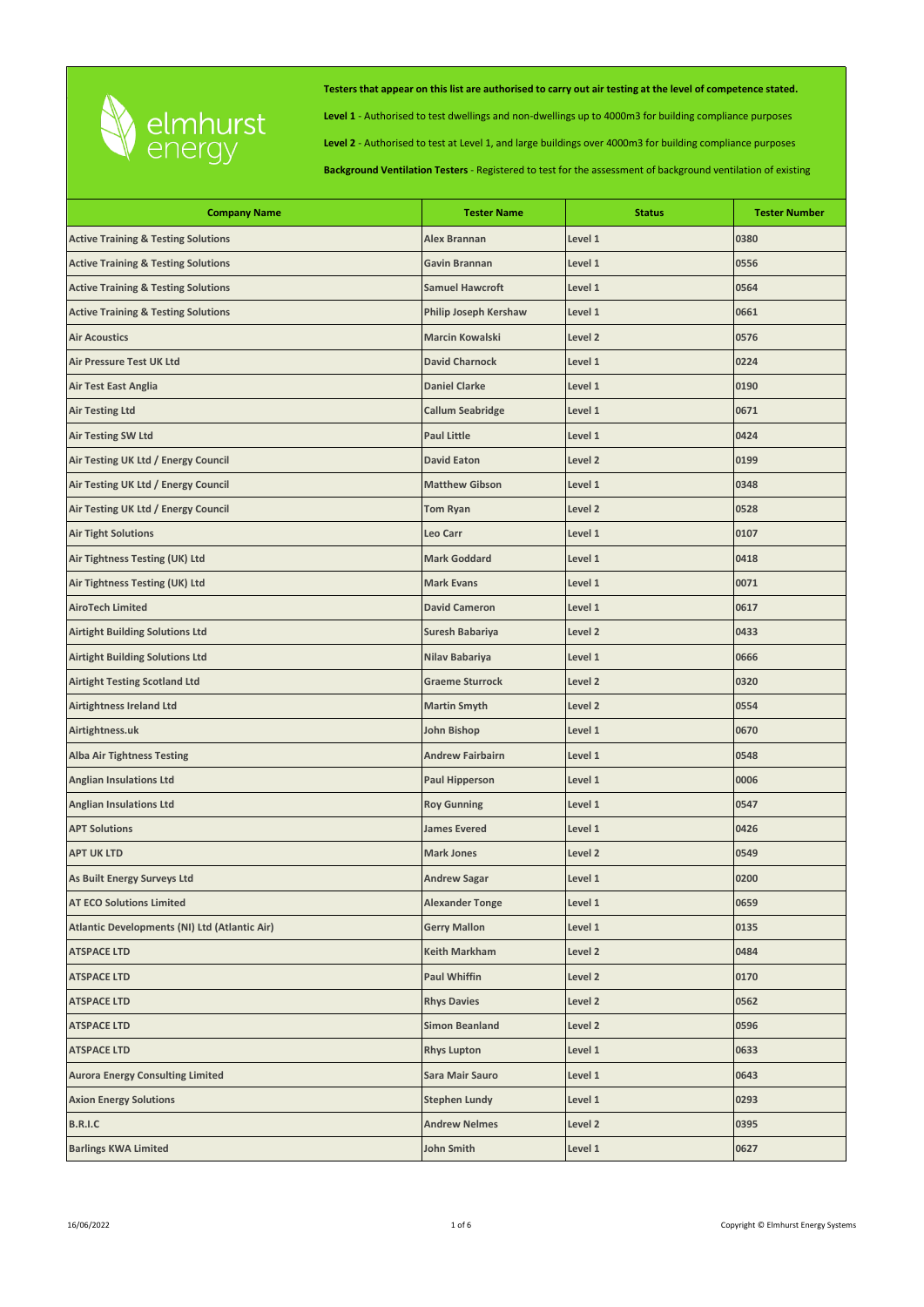

**Level 1** - Authorised to test dwellings and non-dwellings up to 4000m3 for building compliance purposes

**Level 2** - Authorised to test at Level 1, and large buildings over 4000m3 for building compliance purposes

| <b>Company Name</b>                                              | <b>Tester Name</b>            | <b>Status</b>                 | <b>Tester Number</b> |
|------------------------------------------------------------------|-------------------------------|-------------------------------|----------------------|
| <b>Barlings KWA Limited</b>                                      | <b>William Simpson</b>        | Level 2                       | 0625                 |
| <b>Beat Solutions</b>                                            | <b>Darren Pinnick</b>         | Level 1                       | 0089                 |
| <b>Beat Solutions</b>                                            | <b>Scott Spearing</b>         | Level 1                       | 0545                 |
| <b>Bridgewater Energy Ltd</b>                                    | <b>Neil Unsworth</b>          | Level 1                       | 0013                 |
| <b>Broad Oak Properties ECO Ltd</b>                              | <b>Stephen Conway</b>         | <b>Background Ventilation</b> | 0688                 |
| <b>Broad Oak Properties ECO Ltd</b>                              | <b>Robert Conway</b>          | <b>Background Ventilation</b> | 0689                 |
| <b>Build Energy Ltd</b>                                          | <b>Paul Bannister</b>         | Level 2                       | 0635                 |
| <b>Build Energy Ltd</b>                                          | <b>Lee Kenton</b>             | Level 2                       | 0637                 |
| <b>Build IR Ltd</b>                                              | <b>Richard Ewins</b>          | Level 2                       | 0706                 |
| <b>Build Test Solutions Ltd</b>                                  | <b>Mark Wakeling</b>          | <b>Background Ventilation</b> | 0678                 |
| <b>Building Regulation Services (BRS) Limited</b>                | <b>Raymond McGurk</b>         | Level 2                       | 0557                 |
| <b>Building Regulation Services (BRS) Limited</b>                | <b>Alexander McIntyre</b>     | Level 1                       | 0653                 |
| <b>CDM Nationwide</b>                                            | <b>Stewart Douglas</b>        | Level 1                       | 0505                 |
| <b>Clarendon Building &amp; Testing Services</b>                 | <b>Roy Salmon</b>             | Level 1                       | 0152                 |
| <b>Complete Energy Consultancy Ltd</b>                           | <b>Richard Britton</b>        | Level 1                       | 0081                 |
| <b>Complete Sustainability Solutions</b>                         | <b>Matthew Holland</b>        | Level 2                       | 0563                 |
| <b>Complete Sustainability Solutions</b>                         | Jordan Bury                   | Level 1                       | 0656                 |
| <b>Compliance Specifics Ltd</b>                                  | <b>Daniel Brothers</b>        | <b>Background Ventilation</b> | 0677                 |
| <b>Compliance Specifics Ltd</b>                                  | <b>Gary Bosher</b>            | <b>Background Ventilation</b> | 0676                 |
| dB Acoustics & Environmental Services                            | <b>Allan Barbour</b>          | Level 1                       | 0539                 |
| <b>Dundee Airtight Testing</b>                                   | <b>Roy McConnachie</b>        | Level 1                       | 0396                 |
| <b>E2 Specialist Consultants Ltd</b>                             | <b>Christian Walton-Evans</b> | Level 2                       | 0599                 |
| <b>E2 Specialist Consultants Ltd</b>                             | <b>Kieron Morgan</b>          | Level 2                       | 0535                 |
| <b>E2 Specialist Consultants Ltd</b>                             | <b>Richard Stockdale</b>      | Level 1                       | 0597                 |
| <b>EB7 Sustainability Ltd</b>                                    | <b>George Farr</b>            | Level 1                       | 0506                 |
| EBSNI                                                            | <b>Aaron Newell</b>           | Level <sub>2</sub>            | 0030                 |
| <b>ECCO2 Ltd</b>                                                 | <b>Geoffrey Williams</b>      | Level 1                       | 0138                 |
| ECO Surveys - Advanced Thermal Imaging & NDT Ltd                 | <b>Kal Murray</b>             | Level 1                       | 0611                 |
| <b>Eco-Futures</b>                                               | <b>Jake Thomas</b>            | Level 1                       | 0533                 |
| <b>Eco-Futures</b>                                               | <b>Paul Short</b>             | Level 1                       | 0432                 |
| <b>Ecotest Ltd</b>                                               | <b>Steve Talbot</b>           | Level 1                       | 0144                 |
| <b>Edinburgh Napier University (Robin Mackenzie Partnership)</b> | <b>Clement Luciani</b>        | Level 1                       | 0398                 |
| Edinburgh Napier University (Robin Mackenzie Partnership)        | <b>Dale Porteous</b>          | Level 2                       | 0621                 |
| Edinburgh Napier University (Robin Mackenzie Partnership)        | Elena Prokofieva              | Level 1                       | 0237                 |
| Edinburgh Napier University (Robin Mackenzie Partnership)        | Eleni Kontesidou              | Level 1                       | 0382                 |
| Edinburgh Napier University (Robin Mackenzie Partnership)        | <b>Gareth Henderson</b>       | Level 2                       | 0516                 |
| <b>Edinburgh Napier University (Robin Mackenzie Partnership)</b> | Lee Hadden                    | Level 1                       | 0622                 |
| <b>Edinburgh Napier University (Robin Mackenzie Partnership)</b> | <b>Nicola Symington</b>       | Level 1                       | 0359                 |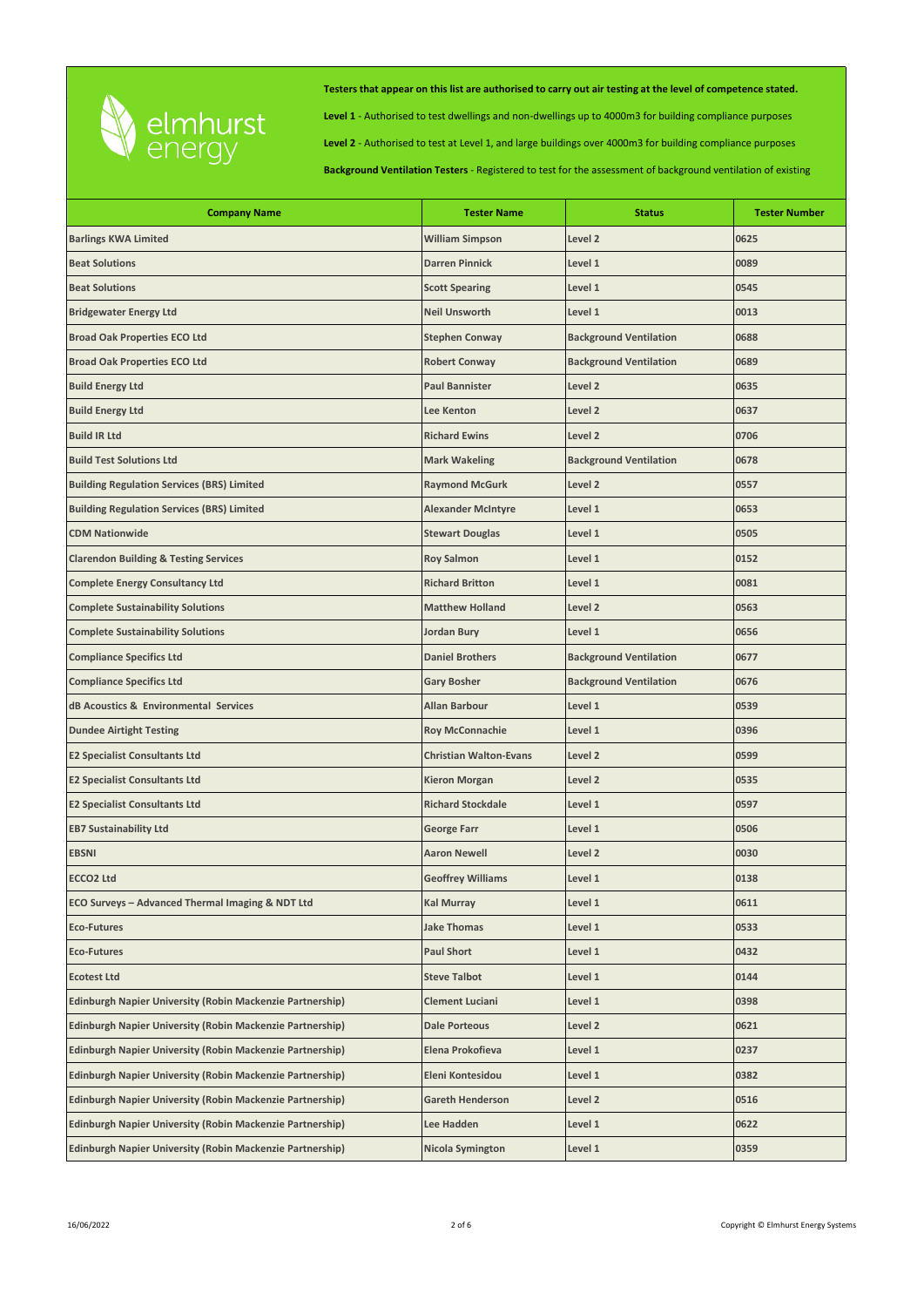

**Level 1** - Authorised to test dwellings and non-dwellings up to 4000m3 for building compliance purposes

**Level 2** - Authorised to test at Level 1, and large buildings over 4000m3 for building compliance purposes

| <b>Company Name</b>                                                | <b>Tester Name</b>           | <b>Status</b>                          | <b>Tester Number</b> |
|--------------------------------------------------------------------|------------------------------|----------------------------------------|----------------------|
| Edinburgh Napier University (Robin Mackenzie Partnership)          | <b>Russell Macdonald</b>     | Level 2                                | 0219                 |
| Edinburgh Napier University (Robin Mackenzie Partnership)          | <b>Scott Tunnah</b>          | Level 1                                | 0511                 |
| Edinburgh Napier University (Robin Mackenzie Partnership)          | <b>Daniel Robinson</b>       | Level 1                                | 0705                 |
| <b>EECOBUILD LTD</b>                                               | <b>Shams Ahmadi</b>          | Level <sub>2</sub>                     | 0589                 |
| <b>EECOBUILD LTD</b>                                               | Akeem Ahmadi                 | <b>Level 1 - Temporarily Suspended</b> | 0639                 |
| <b>Egni Energy Solutions</b>                                       | Dewi Rhys Owen               | Level 1                                | 0646                 |
| <b>Ember Power Ltd</b>                                             | John Wilson                  | Level 1                                | 0681                 |
| Energaia                                                           | <b>Anthony Anosike</b>       | Level <sub>2</sub>                     | 0443                 |
| <b>Energy &amp; Design Ltd</b>                                     | <b>David McEvoy</b>          | Level 1                                | 0520                 |
| <b>Energy &amp; Design Ltd</b>                                     | <b>Matthew Hurd</b>          | Level 1                                | 0519                 |
| <b>Energy &amp; Design Ltd</b>                                     | <b>Will Howarth</b>          | Level 1                                | 0623                 |
| <b>Energy &amp; Design Ltd</b>                                     | <b>William Harrison-Hurd</b> | Level 1                                | 0624                 |
| <b>Energy Performance and Sustainability Group Ltd (EPS Group)</b> | <b>Alan White</b>            | Level 2                                | 0258                 |
| Energy Performance and Sustainability Group Ltd (EPS Group)        | <b>Andy Clifton</b>          | Level 2                                | 0411                 |
| <b>Energy Performance and Sustainability Group Ltd (EPS Group)</b> | <b>Daniel Newton</b>         | Level 1                                | 0527                 |
| Energy Performance and Sustainability Group Ltd (EPS Group)        | Lee Burton                   | Level 1                                | 0640                 |
| <b>Environmental Building Services Ltd</b>                         | lan Jones                    | Level 2                                | 0388                 |
| <b>Envo Energy Solutions Ltd</b>                                   | <b>Edward Derek Bain</b>     | <b>Background Ventilation</b>          | 0699                 |
| <b>EPC Assess Ltd</b>                                              | <b>Bryan Lynch</b>           | Level 1                                | 0674                 |
| <b>EQUANS Regeneration Ltd</b>                                     | <b>Jarrod Green</b>          | Level 1                                | 0571                 |
| <b>EQUANS Regeneration Ltd</b>                                     | George Booth                 | Level 2                                | 0694                 |
| <b>ERS Consultants Ltd</b>                                         | Ali Mohammad                 | Level 1                                | 0021                 |
| <b>ERS Consultants Ltd</b>                                         | <b>Fazal Agha</b>            | Level 2                                | 0569                 |
| <b>Fairwood Solutions</b>                                          | <b>Lloyd Jones</b>           | Level 1                                | 0304                 |
| <b>Falcon Energy Ltd</b>                                           | <b>Aston McKay</b>           | Level 1                                | 0541                 |
| <b>Falcon Energy Ltd</b>                                           | <b>Hicham Rhioui</b>         | Level 2                                | 0003                 |
| <b>Falcon Energy Ltd</b>                                           | <b>Philip Fitzgerald</b>     | Level 2                                | 0477                 |
| Farm Energy Consulting Ltd (FEC - Home)                            | <b>Rod McGovern</b>          | Level 1                                | 0588                 |
| <b>G&amp;M Supply &amp; Maintenance Ltd</b>                        | <b>Stephen Snodgrass</b>     | Level 1                                | 0536                 |
| <b>Green Box Services Limited</b>                                  | Darren Finlayson             | Level 1                                | 0408                 |
| <b>Green Footsteps Ltd</b>                                         | <b>Diane Hubbard</b>         | Level 1                                | 0502                 |
| <b>Greenbuild Consult</b>                                          | <b>Steve Williams</b>        | Level 2                                | 0420                 |
| <b>Greener Solutions Group Limited</b>                             | James Dorward                | Level 1                                | 0667                 |
| Greenovation                                                       | <b>James Spooner</b>         | Level 1                                | 0423                 |
| <b>Greenstorm Limited</b>                                          | <b>Gurmeet Uppal</b>         | <b>Background Ventilation</b>          | 0684                 |
| <b>GRS Insulation Limited</b>                                      | Carl Ripley                  | <b>Background Ventilation</b>          | 0702                 |
| <b>Highland Warm Homes Ltd</b>                                     | <b>Theodore Olsen</b>        | Level 1                                | 0413                 |
| <b>Idea Energy Surveys Ltd</b>                                     | Alun Bell                    | Level 1                                | 0300                 |
| <b>J&amp;J Crump &amp; Sons</b>                                    | <b>Jack Caldwell</b>         | <b>Background Ventilation</b>          | 0708                 |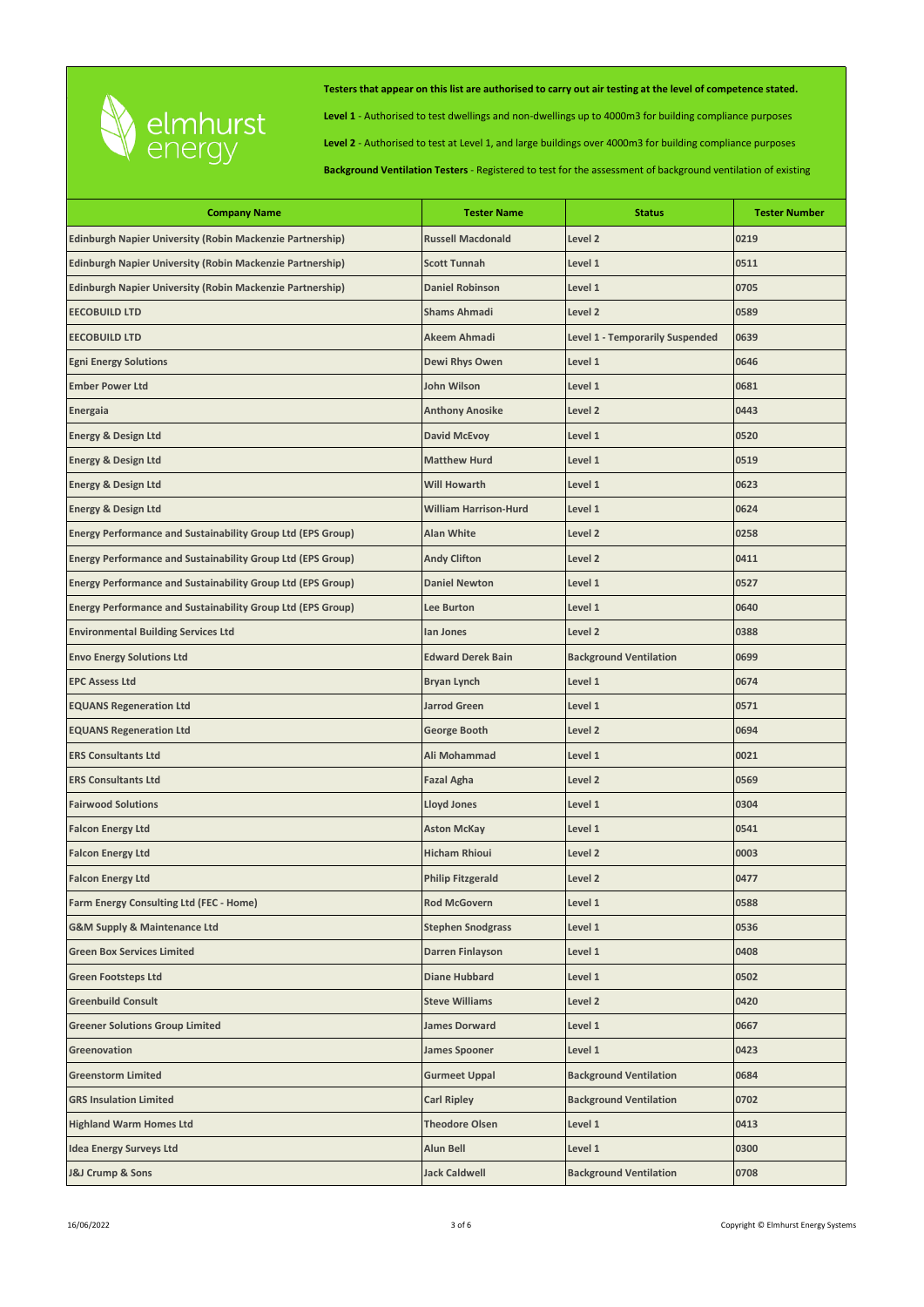

**Level 1** - Authorised to test dwellings and non-dwellings up to 4000m3 for building compliance purposes

**Level 2** - Authorised to test at Level 1, and large buildings over 4000m3 for building compliance purposes

| <b>Company Name</b>                                  | <b>Tester Name</b>          | <b>Status</b>                 | <b>Tester Number</b> |
|------------------------------------------------------|-----------------------------|-------------------------------|----------------------|
| <b>JTEC Environmental Ltd</b>                        | <b>John Chilvers</b>        | Level 1                       | 0124                 |
| <b>L &amp; F Solutions Ltd</b>                       | <b>Martin Griffiths</b>     | Level 1                       | 0543                 |
| L & F Solutions Ltd                                  | <b>Nick Donald</b>          | Level <sub>2</sub>            | 0056                 |
| <b>L &amp; F Solutions Ltd</b>                       | <b>Ollie Corrigan</b>       | Level 1                       | 0712                 |
| L & F Solutions Ltd                                  | Zoe Kroon                   | Level 1                       | 0610                 |
| <b>LK Management Limited</b>                         | <b>Mojahed Asl Sharhani</b> | Level 1                       | 0606                 |
| <b>MacFarlane Surveying and Construction</b>         | <b>Ewan MacFarlane</b>      | Level <sub>2</sub>            | 0509                 |
| <b>MacFarlane Surveying and Construction</b>         | <b>James MacFarlane</b>     | Level 1                       | 0664                 |
| <b>MacRae Associates Ltd</b>                         | <b>lain MacRae</b>          | Level 1                       | 0292                 |
| <b>Marsh and Riddell Ltd</b>                         | <b>Kieran Riddell</b>       | Level 1                       | 0553                 |
| <b>Mastic Pointing Limited</b>                       | <b>Kiel Chandler</b>        | Level 1                       | 0652                 |
| <b>Mastic Pointing Limited</b>                       | <b>Brett Chandler</b>       | Level 1                       | 0654                 |
| <b>McKinnon Property Services</b>                    | <b>Rodney McKinnon</b>      | Level 1                       | 0658                 |
| <b>Mendip Energy</b>                                 | <b>Elliott Milne</b>        | Level 1                       | 0555                 |
| <b>Mendip Energy</b>                                 | <b>Stuart Milne</b>         | Level 1                       | 0222                 |
| <b>Midland Air &amp; Sound Testing</b>               | <b>Denis McLaughlin</b>     | Level 1                       | 0574                 |
| <b>Midland Air &amp; Sound Testing</b>               | <b>William McLaughlin</b>   | Level 2                       | 0575                 |
| <b>MS Air Testing</b>                                | <b>Peter James</b>          | Level 2                       | 0680                 |
| N Chadwick                                           | <b>Nigel Chadwick</b>       | Level 1                       | 0122                 |
| <b>New Era Technical</b>                             | <b>Andrew Philp</b>         | Level 1                       | 0538                 |
| <b>NI Energy Services</b>                            | <b>Fred Bolton</b>          | Level 1                       | 0209                 |
| <b>North East Tightness Testing</b>                  | <b>Darrin Wright</b>        | Level 1                       | 0481                 |
| <b>Northburn Acoustics</b>                           | <b>Michael Johnson</b>      | Level 1                       | 0331                 |
| <b>NRG Consulting (GB) Ltd</b>                       | <b>Peter Cable</b>          | Level 1                       | 0570                 |
| <b>Orkney Air Testing</b>                            | <b>Robbie Thomson</b>       | Level 1                       | 0501                 |
| <b>Persimmon Homes Plc</b>                           | <b>Chris Share</b>          | Level 1                       | 0561                 |
| <b>Persimmon Homes Plc</b>                           | <b>Darren Wedlock</b>       | Level 1                       | 0573                 |
| <b>Persimmon Homes Plc</b>                           | <b>James Wright</b>         | Level 1                       | 0614                 |
| <b>Persimmon Homes Plc</b>                           | <b>Mike Milverton</b>       | Level 1                       | 0565                 |
| Premi-air Testing and energy assessment services ltd | <b>Christopher Bills</b>    | Level 1                       | 0063                 |
| <b>PYC Systems Ltd</b>                               | <b>Richard Hibbert</b>      | Level 2                       | 0283                 |
| Q-bot Ltd                                            | <b>Daniel Lewis</b>         | <b>Background Ventilation</b> | 0692                 |
| Q-bot Ltd                                            | Nima Aghaee                 | <b>Background Ventilation</b> | 0693                 |
| Q-bot Ltd                                            | <b>Toby Burgess-Clerke</b>  | <b>Background Ventilation</b> | 0695                 |
| Quinair NI LTD                                       | Paul Quinn                  | Level 1                       | 0455                 |
| Ratio Seven Ltd                                      | <b>Neil Robinson</b>        | Level 1                       | 0552                 |
| <b>REDFANsolutions</b>                               | <b>Bradley Davies</b>       | Level 2                       | 0585                 |
| <b>REDFANsolutions</b>                               | <b>Brian Symes</b>          | Level 2                       | 0578                 |
| <b>REDFANsolutions</b>                               | <b>Sam Davies</b>           | Level 1                       | 0663                 |
| <b>REDFANsolutions</b>                               | <b>Kevin Howard</b>         | Level 2                       | 0668                 |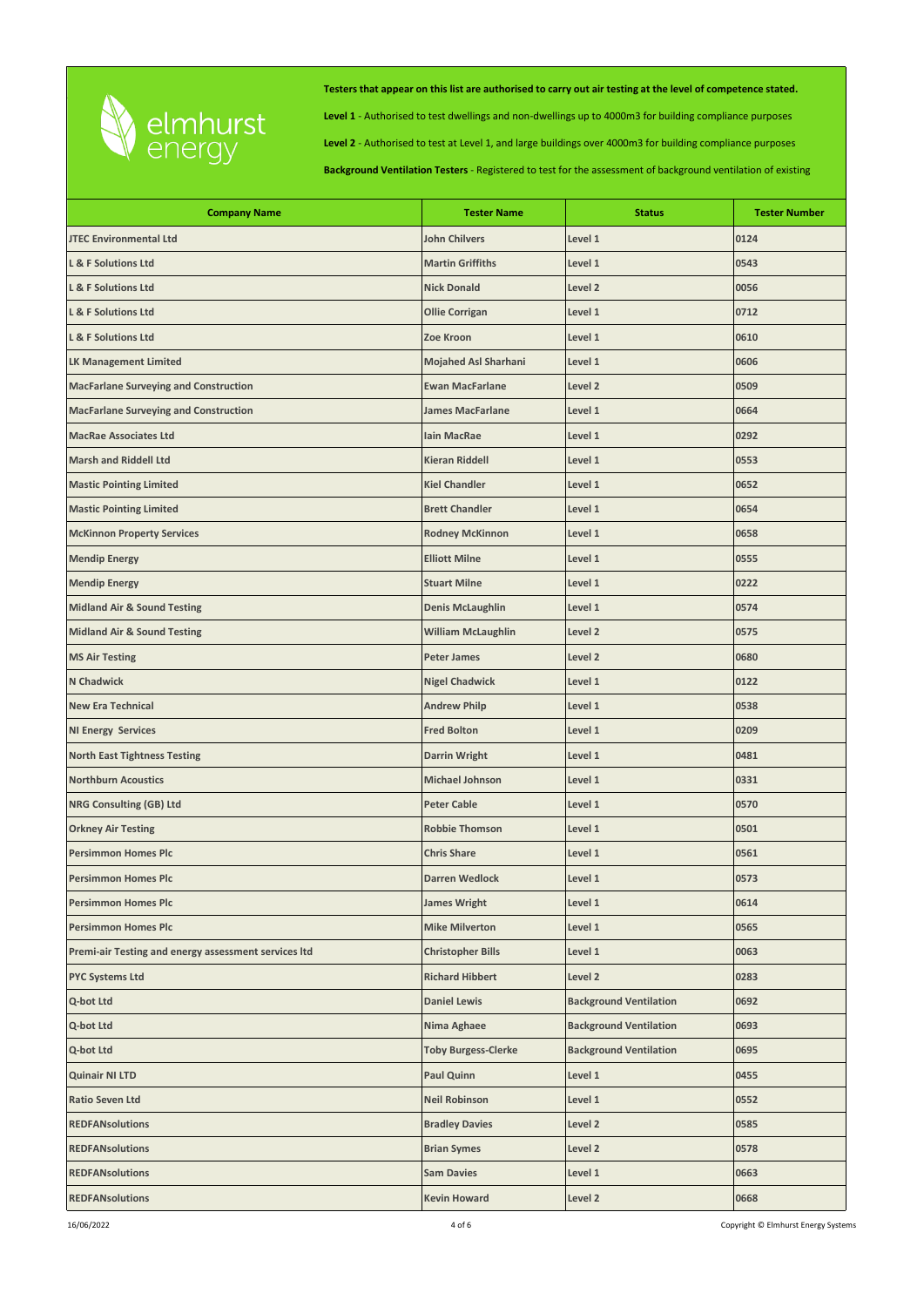

**Level 1** - Authorised to test dwellings and non-dwellings up to 4000m3 for building compliance purposes

**Level 2** - Authorised to test at Level 1, and large buildings over 4000m3 for building compliance purposes

| <b>Company Name</b>                                | <b>Tester Name</b>        | <b>Status</b>                 | <b>Tester Number</b> |
|----------------------------------------------------|---------------------------|-------------------------------|----------------------|
| <b>Ritchie and Ritchie</b>                         | <b>Iain Ritchie</b>       | Level 2                       | 0019                 |
| <b>RJ Energy Consultants Ltd</b>                   | <b>Carol Keith Howell</b> | Level 1                       | 0577                 |
| <b>SDL Management Services Ltd (APNT Services)</b> | Gianni Miceli             | Level 1                       | 0474                 |
| <b>SHA Environmental Ltd</b>                       | <b>Dion Mellows</b>       | Level 1                       | 0601                 |
| <b>Shetland Heatwise</b>                           | <b>Kevin Rennie</b>       | Level 1                       | 0324                 |
| <b>Shetland Heatwise</b>                           | <b>Shaun Rennie</b>       | Level 1                       | 0393                 |
| <b>Shropshire Air Testing</b>                      | <b>Richard Draper</b>     | Level 1                       | 0619                 |
| <b>Shropshire Green Energy Centre</b>              | Alan Hayman               | <b>Background Ventilation</b> | 0675                 |
| <b>Site Air Testing</b>                            | <b>Chris Nicholls</b>     | Level 1                       | 0579                 |
| <b>Site Air Testing</b>                            | <b>Marc Lammas</b>        | Level 1                       | 0612                 |
| <b>Skyedesigns</b>                                 | <b>Ben Wear</b>           | Level 1                       | 0391                 |
| Southern Assessors                                 | Lee Blanchard             | Level 1                       | 0154                 |
| Southern Assessors                                 | <b>Harold Blanchard</b>   | Level 1                       | 0634                 |
| <b>Southern Air Pressure Testing</b>               | <b>Paul Vernon</b>        | Level 1                       | 0109                 |
| <b>Sparkle</b>                                     | <b>Andrew Sheil</b>       | Level 1                       | 0603                 |
| <b>Stairhill Architecture Ltd</b>                  | <b>Alistair Mair</b>      | Level 1                       | 0464                 |
| <b>Stairhill Architecture Ltd</b>                  | <b>David Mair</b>         | Level 1                       | 0544                 |
| <b>Target Air Testing</b>                          | <b>Nathan Kennedy</b>     | Level 1                       | 0038                 |
| <b>Technical Services Consult Ltd</b>              | Lee Pickett               | Level 1                       | 0592                 |
| <b>Terry Holmes</b>                                | <b>Terry Holmes</b>       | Level 1                       | 0644                 |
| <b>Test Air Solutions Ltd</b>                      | <b>Rob Hushion</b>        | Level 1                       | 0032                 |
| <b>TH Air Solutions</b>                            | <b>Thomas Howell</b>      | Level 1                       | 0461                 |
| The FES Group                                      | <b>Bikash Gurung</b>      | Level <sub>2</sub>            | 0581                 |
| The FES Group                                      | <b>Darren Wright</b>      | Level 2                       | 0584                 |
| The FES Group                                      | <b>Jake Meadows</b>       | Level 1                       | 0647                 |
| <b>The FES Group</b>                               | <b>Bryan Wood</b>         | Level 1                       | 0586                 |
| The FES Group                                      | <b>Craig Cave</b>         | Level 1                       | 0657                 |
| The FES Group                                      | <b>James Bradley</b>      | Level 1                       | 0660                 |
| <b>The FES Group</b>                               | <b>Harry Harvey</b>       | Level 1                       | 0669                 |
| The FES Group                                      | <b>Michael Smith</b>      | Level 1                       | 0679                 |
| The FES Group                                      | Jordan Purvis             | Level 1                       | 0685                 |
| The FES Group                                      | <b>Dominic Tonge</b>      | Level 1                       | 0690                 |
| The FES Group                                      | <b>Thomas Bairstow</b>    | Level 1                       | 0701                 |
| <b>The IAA Commercial Services</b>                 | <b>Craig Samuel</b>       | <b>Background Ventilation</b> | 0682                 |
| <b>The IAA Commercial Services</b>                 | <b>Rory Smith</b>         | <b>Background Ventilation</b> | 0683                 |
| <b>The IAA Commercial Services</b>                 | David Keough              | <b>Background Ventilation</b> | 0686                 |
| <b>The IAA Commercial Services</b>                 | <b>Phil Hughes</b>        | <b>Background Ventilation</b> | 0687                 |
| <b>The IAA Commercial Services</b>                 | <b>John Campbell</b>      | <b>Background Ventilation</b> | 0707                 |
| Thermal Image UK                                   | <b>Andrew McCulloch</b>   | Level 1                       | 0602                 |
| Thermal Image UK                                   | <b>Colin Davidson</b>     | Level 2                       | 0410                 |